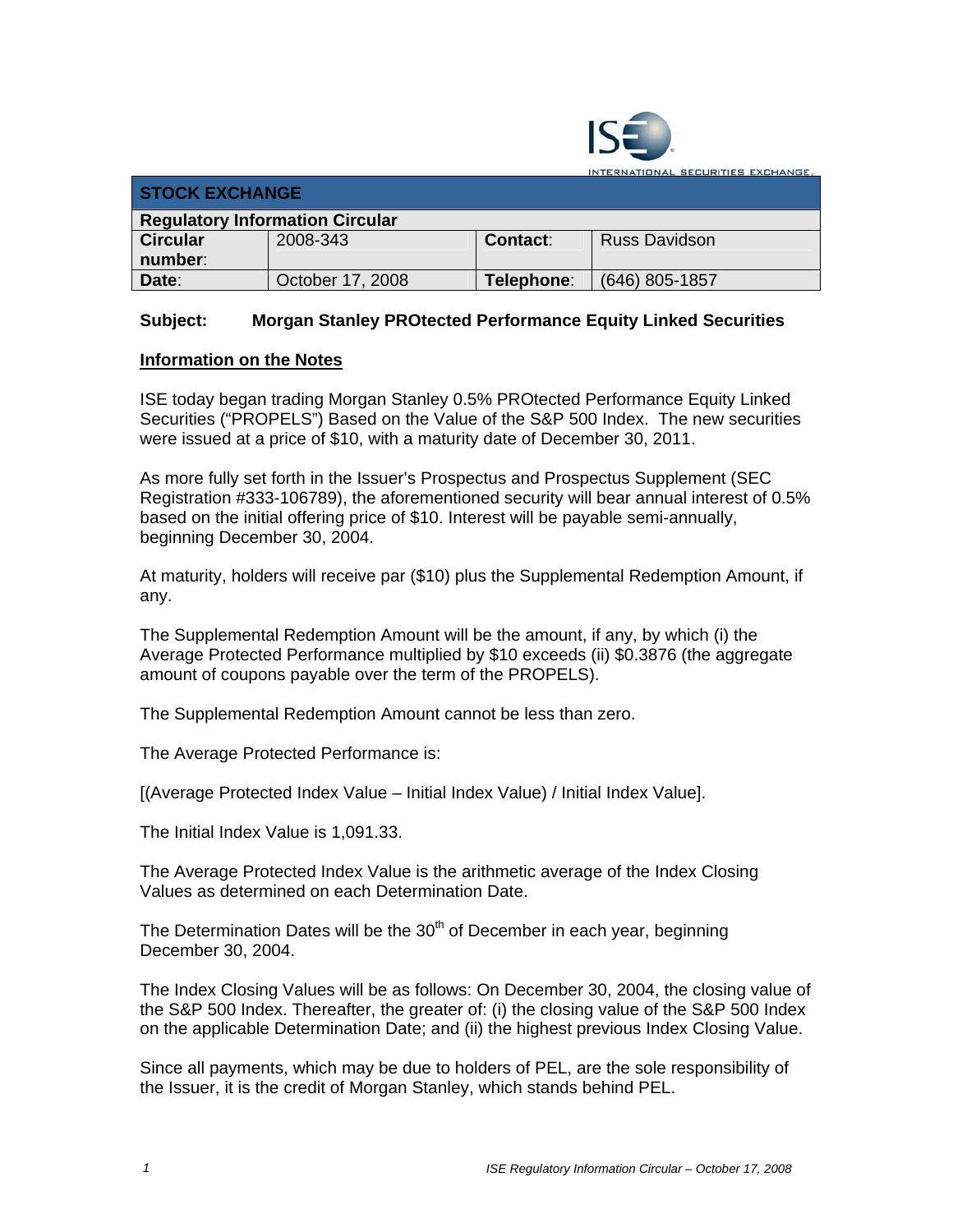There can be no assurances as to how the PROPELS will trade in the secondary market or whether such market will be liquid or illiquid. Securities with characteristics similar to the PROPELS are unique securities, and there is currently no secondary market for the PROPELS. The market value for the PROPELS will be affected by a number of factors including, but not limited to, the volatility of The S&P 500 Index, the dividend rate on stocks underlying The S&P 500 Index, interest and yield rated in the market and the time remaining to the maturity of the PROPELS.

Information concerning taxation may be found in the Prospectus.

The Trustee for this security is JP Morgan Chase Bank.

Trading in the shares on ISE is on a UTP basis and is subject to ISE equity trading rules. The shares will trade from 9:00 a.m. until 4:00 p.m. Eastern Time. Equity Electronic Access Members ("Equity EAMs") trading the shares during the Pre-Market Session are exposed to the risk of the lack of the calculation or dissemination of underlying index value or intraday indicative value ("IIV"). For certain derivative securities products, an updated underlying index value or IIV may not be calculated or publicly disseminated in the Pre-Market hours. Since the underlying index value and IIV are not calculated or widely disseminated during Pre-Market hours, an investor who is unable to calculate implied values for certain derivative securities products during Pre-Market hours may be at a disadvantage to market professionals.

Equity EAMs also should review NASD Notice to Members 03-71 for guidance on trading these products. The Notice reminds members of their obligations to: (1) conduct adequate due diligence to understand the features of the product; (2) perform a reasonable-basis suitability analysis; (3) perform customer-specific suitability analysis in connection with any recommended transactions; (4) provide a balanced disclosure of both the risks and rewards associated with the particular product, especially when selling to retail investors; (5) implement appropriate internal controls; and (6) train registered persons regarding the features, risk and suitability of these products.

**This Regulatory Information Circular is not a statutory Prospectus. Equity EAMs should consult the Trust's Registration Statement, SAI, Prospectus and the Fund's website for relevant information.**